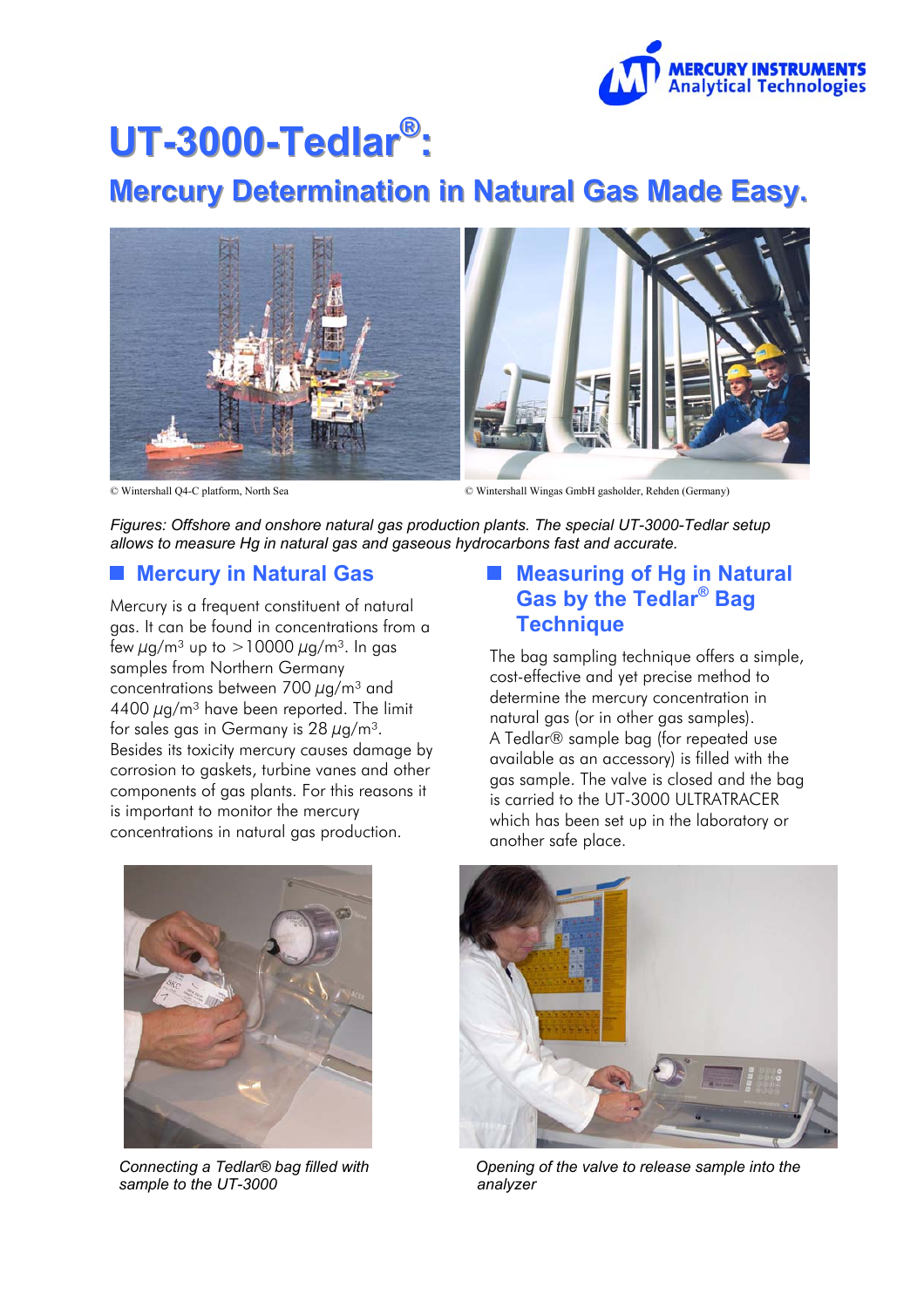#### **Measuring the sample from the bag**

After the UT-3000 ULTRATRACER has been switched on the user is asked to enter the sample name. A message on the display tells the operator to connect the sample bag and to open the sample bag valve. After the F1 key has been pressed the instrument will draw the preset volume of sample from the bag. The end of sampling is indicated by a beeping sound and a message appears: "*Close sample bag valve (clockwise); Remove Sample Bag"*.

Now analysis is started by pressing the F1 key. After 90 seconds the result will be displayed on the screen.

The sample volume can be set between 0.1liter and 1liter, depending on the expected concentration. For higher concentrations the sample volume has to be smaller, for lower concentrations the sample volume should be bigger.

The built-in flow meter is adjusted automatically according to the composition of the sample gas before each measurement in order to achieve the correct sample volume independent from the sample composition.



*Working with the UT-3000 Tedlar in the lab* 

# **Calibration of the Analyzer System**

An easy to use calibration device is available as an accessory. It uses the principle of static calibration with mercury saturated air. It is maintenance free and unlike permeation devices does not require re-weighing. This calibration method is according to ISO/DIS 6978-3, ASTM D 5954 and VDI 2267 PART 8 Standard Methods.



*Extracting calbration gas from the UT-3000 calibration device*

The calibration gas is generated in a specially designed glass chamber surrounded by an aluminium jacket that is cooled by a thermoelectric cooler. The chamber contains elemental mercury of high purity. The temperature of the jar is exactly measured with a high-precision temperature sensor. The temperature signal is transmitted to the UT-3000 ULTRATRACER where the mercury concentration of the calibration gas is calculated. A small volume of air is extracted from the mercury chamber with a syringe and injected into the calibration port of the analyzer.



*Injection of calibration gas into the calibration port of the analyzer* 

# **Sampling System for Natural Gas**

For sampling of natural gas under high pressure (for example from a pipeline) a specially designed sampling system has to be used in order to reduce pressure and to guide the sample from the sampling point to the sample bag. The most important requirement for such a sampling system is that it has to retain the mercury concentration of the sample gas unchanged. Of course it must also be suitable for use in hazardous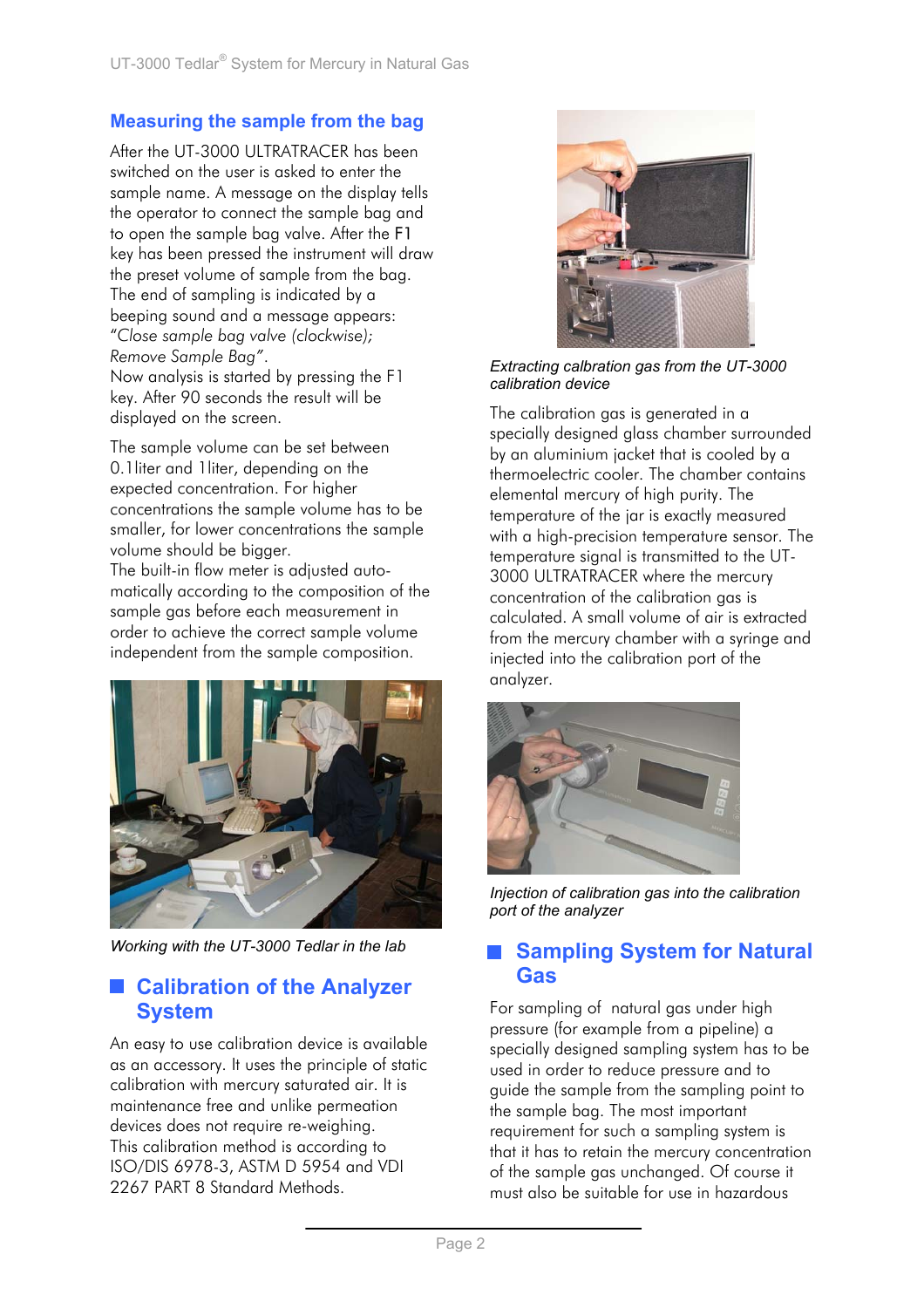zone. Mercury Instruments offers a Natural Gas Sampling System which meets these requirements 100%. The pressure regulator is electrically heated thus avoiding condensation caused by the Joule-Thompson effect. This prevents from loss of mercury. Condensate mist is effectively removed by a specially coated membrane filter. Surfaces of



*Sampling probe for natural gas* 

# **Performance Data**



*Sampling system (left) and UT-3000 (right), benchtop setup*

tubing and filters are specially coated for low adsorptivity towards mercury. The design of the system allows a maximum input pressure of 3480 psig (240 bar), the output pressure is adjustable from 1 psig to 28 psig (0.07 bar to 2.0 bar). Standard connectors to interface with the process is  $\frac{1}{4}$  NPT, others are available optionally.



*Left: measurements of two samples with extreme high mercury concentrations ((>1600 µg/m³ and >9000 µg/m³) followed by blank determinations. This demonstrates the remarkable low carry over of the UT-3000-Tedlar system.*